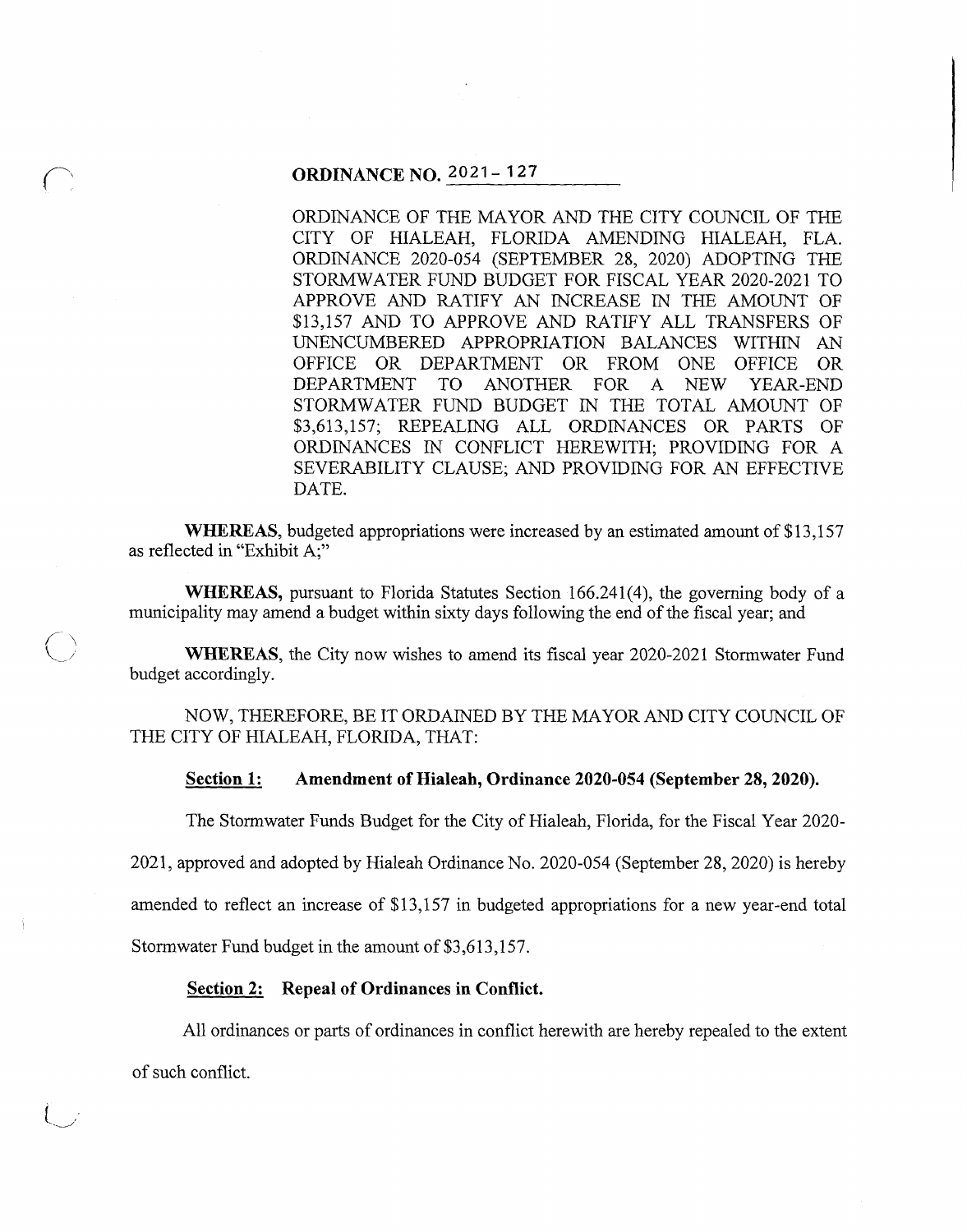## Ordinance No. 2021- 127 Page 2

### **Section 3: Severability Clause.**

If any phrase, clause, sentence, paragraph or section of this ordinance shall be declared invalid or unconstitutional by the judgment or decree of a court of competent jurisdiction, such invalidity or unconstitutionality shall not affect any of the remaining phrases, clauses, sentences, paragraphs or sections of this ordinance.

### **Section 4: Effective Date.**

This ordinance shall become effective when passed by the City Council and signed by the Mayor or at the next regularly scheduled City Council meeting, if the Mayor's signature is withheld or if the City Council overrides the Mayor's veto.

PASSED and ADOPTED this 9 day of 2021. November Council President Approved on this 23 day of November, 2021. Attest: Marbelys Fatjo City Cler Mayor Esteban Bovo, Jr. Ordinance was adopted by 7-0 vote with Approved as to førm-and-legal-suffi Councilmembers, Cue-Fuente, De la Rosa, Garcia-Roves, Hernandez, Perez, Tundidor, and Zogby voting "Yes." Attorney Lorena Bravo. C ιţγ S:\LEB\LEGISLATIDN\2021-CRD VANCES\ Y2020-2021YEAR-ENDBUDGET AMENDML